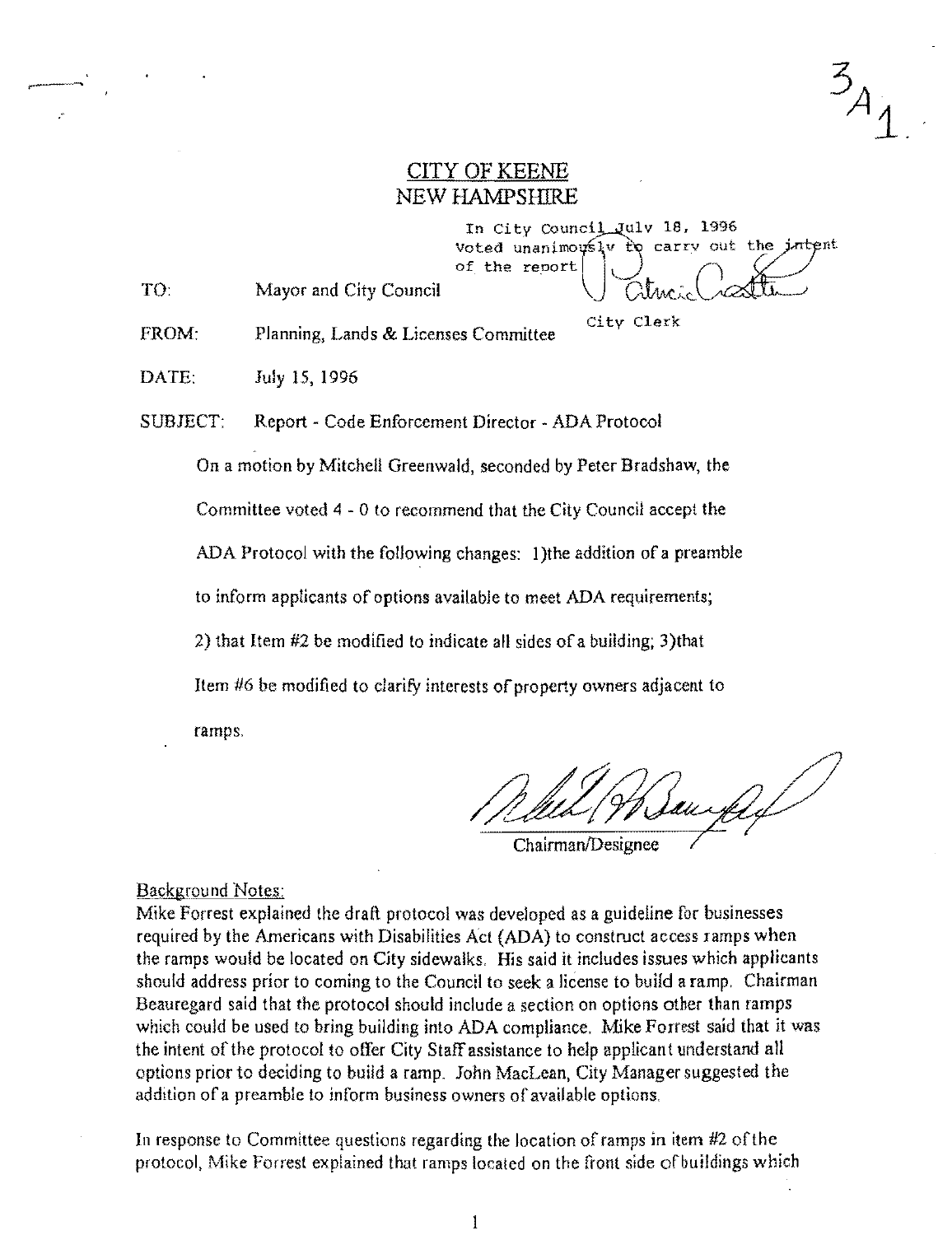also extend across the front of an adjacent building would not be allowed to obscure the display windows of adjacent buildings. He also said that ramps on the sides of buildings were allowable. The Committee agreed that item #2 should be changed to read all sides of a building, not just the front.

 $\mathcal{A}_{\mathcal{A}}$ 

In response to questions about the revocable licenses, Gerry Carney said that the license should be revocable but that licensees need assurance about the criteria which would warrant the revocation of a license and language can be added. Criteria for revocation might include such issues as; lack of proper maintenance and non-compliance with ADA standards. When asked what happens to a ramp if the license is revoked, Mr. Carney said that the ramp should be removed.

The Committee discussed a question raised by Councilor Douglas Lovejoy on item #6 of the protocol regarding rights of owners of property adjacent to buildings with ramps and determined that this item need more clarity.

2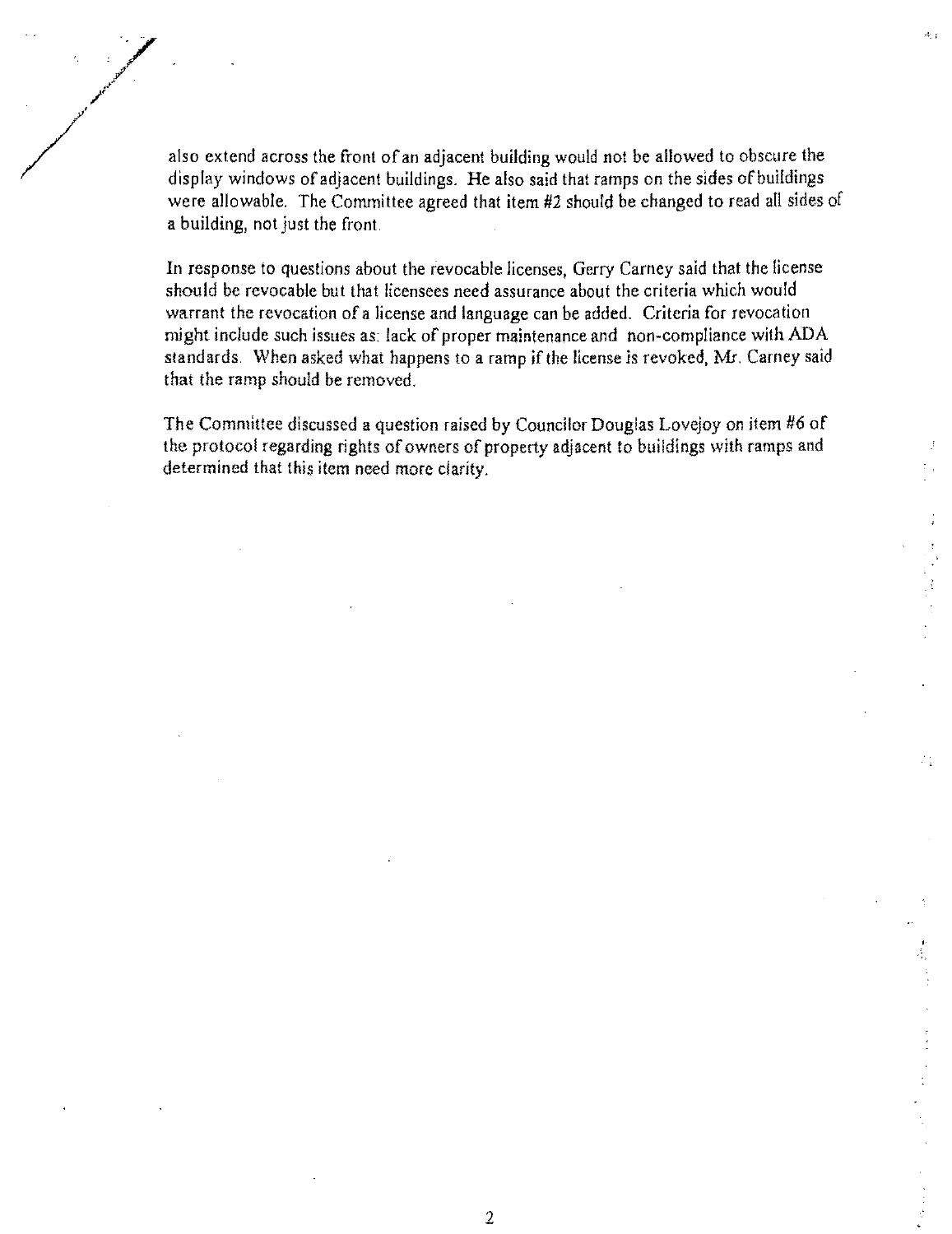## **GUIDELINES FOR PROVIDING ACCESS TO SERVICES/PRODUCTS/PREMISES FOR THE DISABLED IN THE DOWTOWN AREA**

It is the intent of the City of Keene to encourage all downtown building owners to make their services/products/premises accessible so that the disabled members of the community may fully participate in all activities and events. Building owners are encouraged to explore all options in terms of providing accessibility and to contact the Code Enforcement/Building Inspections Department of the City of Keene to discuss these options. The Department will be pleased to assis!.

There are many aspects of the ADA (Americans with Disabilities Act) of which many people may not be aware. The options may include providing services/products at the residence of the disabled, delivery of the product, or providing the service at another location. In some cases, a ramp may not be required. The location of the building in relation to the street or sidewalk and the type of service being offered at the business are examples of the factors to be considered. All of these should be discussed and explored when one is considering the accessibility issue

The City of Keene has spent considerable time and money to beautify and maintain the downtown area as the center of the community The aesthetics and architectural integrity of the downtown is important to the City. In cases where no other practical options are available to provide handicap access, such as an internat ramp or lift, the City Council may grant a revocable license for the building owner(s) to use public sidewalks/property in order to provide access. This license may be granted only to provide access to services/ products/premises for the disabled and only by vote of the City Council with such terms and conditions as are necessary to protect the public interest and to insure the building owner(s) against unreasonable revocation.

Listed below are the minimum requirements

- 1. A request must be made from the building owner(s)
- 2. The ramp, landing, and/or structure must be completely within the area the building has in common with a City sidewalk. That area may be the building front, side, or rear. The ramp, including the landing at lhe bollom on the sidewalk, cannot extend in front of an adjoining building unless the adjoining building owner agrees in writing to the extended ramp/structure and the City Council concurs
- 3. The remaining sidewalk is to be not less than six (6') feet in width to allow passage of sidewalk plows